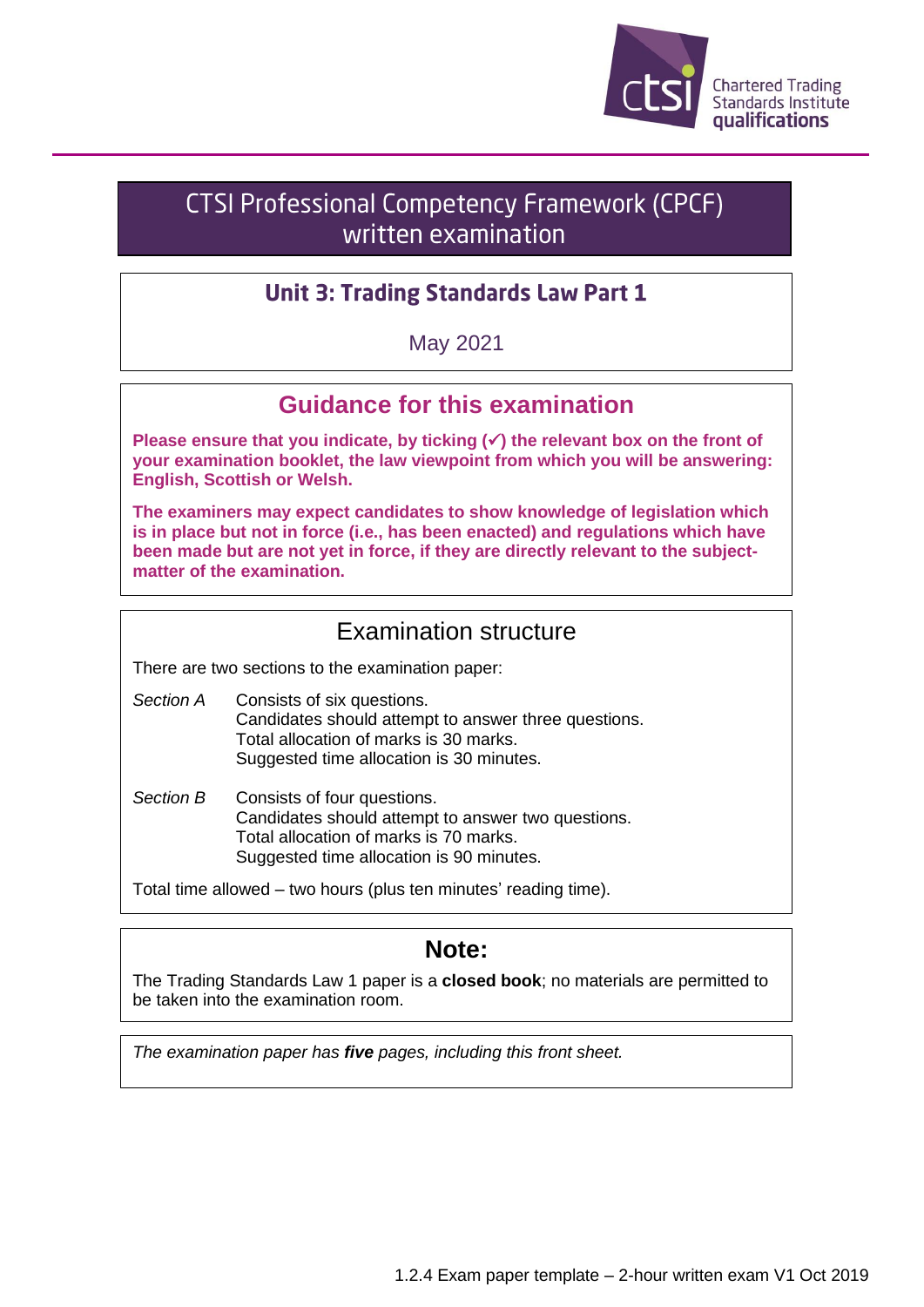**Time: 10:00 – 12:00** 

**Section A Candidates should attempt to answer three questions. Each question carries ten marks. Total: 30 marks.**

1. The Consumer Protection from Unfair Trading Regulations 2008 refer to three types of consumer.

Explain these in your own words, using examples and case law to illustrate your answer. (10 marks)

- 2. Much of the legislation enforced by trading standards contains offences which are only committed by a trader or business. How has legislation and case law defined and interpreted the meaning of these terms?
- 3. The Consumer Contracts (Cancellation, Information and Additional Charges) Regulations 2013 provide consumers with a right to cancel for certain types of contract. Outline the purpose of these provisions and identify the circumstances in which they apply.
- 4. Public authorities cannot act in contravention of the Human Rights Act 1998. Explain how the activities of trading standards are controlled to ensure that this does not happen. (10 marks)

When collecting evidence, investigators must adhere to the Criminal Procedure and Investigations Act 1996. Outline the purpose of this legislation and the requirements placed on investigators and disclosure officers. (10 marks)

**Scottish candidates only:** When collecting evidence, investigators must adhere to the Criminal Justice and Licensing

(Scotland) Act 2010. Outline the purpose of the legislation, and the requirements placed on investigators and reviewing officers.

(10 marks)

**Section A total of 30 marks.**

**End of Section A.**

6. **Answer both parts:**

**Chartered Trading** Standards Institute

5. **English and Welsh candidates only:**

- apply to misleading price indications or omission of pricing information?
	- (b) The CTSI Guidance for Traders on Pricing Practices provides advice on practices which may be unfair – give **two** examples of these.

(a) How do the provisions of The Consumer Protection from Unfair Trading Regulations 2008

(4 marks) (total of 10 marks)

 $\mathfrak{D}$ 

(10 marks)

(10 marks)

(6 marks)

**Date:** 14 May 2021 **Reading time:** 10 minutes **Reading time:** 10 minutes **Time:** 10 minutes **Time:** 10 minutes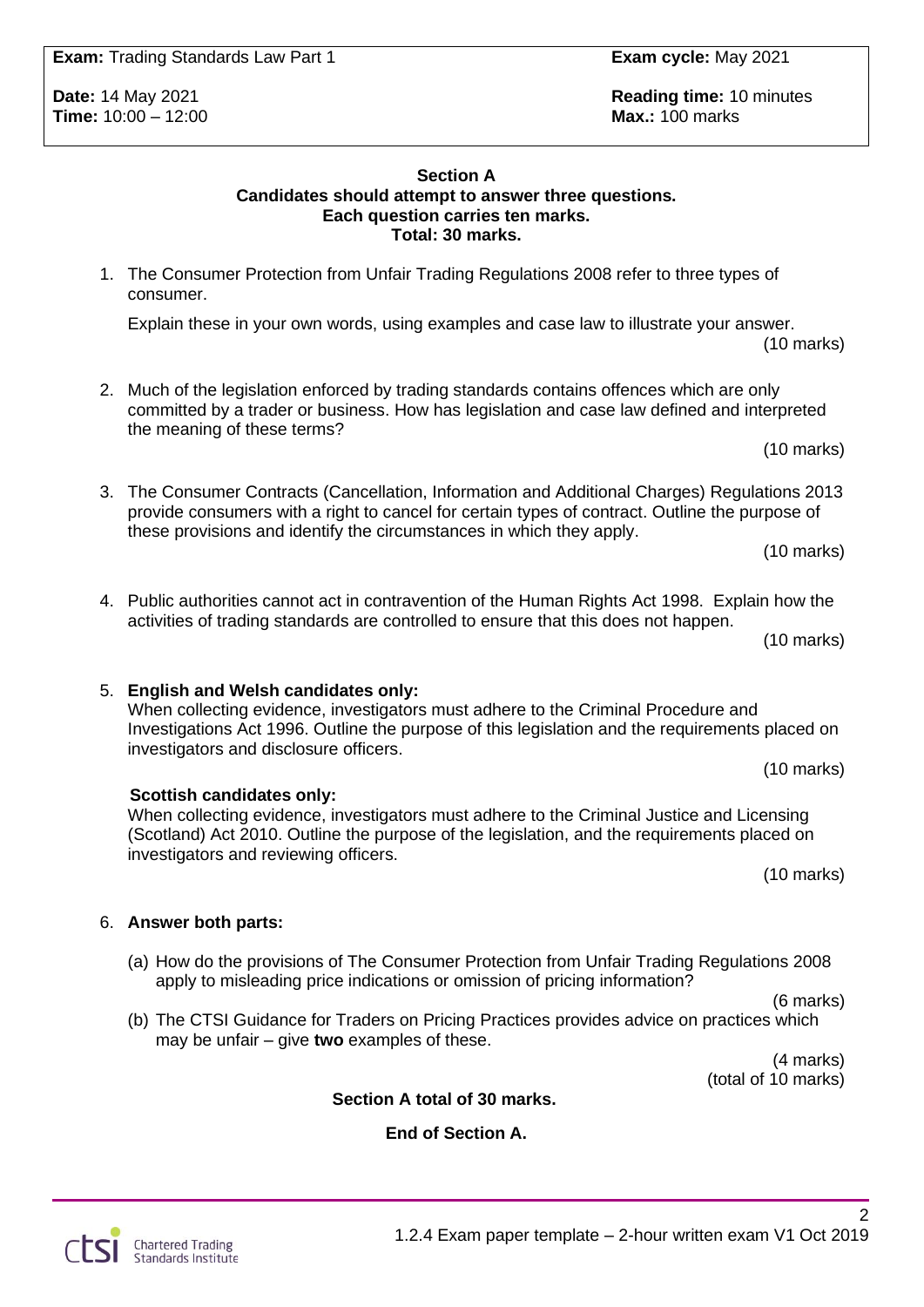#### **Section B Candidates should attempt to answer two questions. Each question carries 35 marks. Total: 70 marks.**

7. Kerry is a carer for Gloria, who is 81 and lives alone since the sudden death of her husband six months ago. Kerry contacts your department and says that she is worried about Gloria as she receives a lot of telesales calls.

She has recently noticed that Gloria has been getting deliveries of various health supplements and other products, which she says she hasn't ordered.

You visit Gloria and she tells you that she responded to a brochure that came through her door for a free trial of a product that would cure her arthritis. She had completed a form and provided her bank details, to pay £4.99 for postage. She had sent the form back in the envelope that was with the brochure, and doesn't know the address.

She had received the tablets two weeks later, but they have also sent her two more deliveries of the same product. She has been taking the tablets but says that they haven't helped her arthritis.

Gloria fetches a box which contains 20 bottles of pills. As well as the arthritis pills, 'Arthrogo', there are also 'Total Immunity' and 'Brain Tonic' capsules. All three products have the brand 'Eternal Health'. Gloria tells you that the company had telephoned her and offered more free trials of new products, so she now gets all three products every month. She thinks this is an error as she was only supposed to get a trial. She has mentioned this to the company, on the phone. They told her not to worry and to keep the products.

They now telephone her daily and are very persuasive. The last product she agreed to try, they said, would protect her from all known viruses.

You ask Gloria to check her bank statements for payments to the company and, the next day, she telephones to tell you that she has discovered she has been debited £49.99 per month per product. Gloria is certain that she hasn't authorised this. She has also found some of the brochures that she has received from the company.

(a) Apply The Consumer Protection from Unfair Trading Regulations and The Consumer Contracts (Information, Cancellation and Additional Charges) Regulations 2013, and outline the offences which appear to have been committed.

(10 marks)

(b) Explain the evidence you need to collect to prove these offences, and the procedures you will follow when collecting it.

(15 marks)

(c) You have identified a fulfilment house in a neighbouring authority and your manager tells you to visit. What powers do you have to enter the premises and what other powers might you use once on site?

(10 marks) (total of 35 marks)

#### **Section B continues over the page.**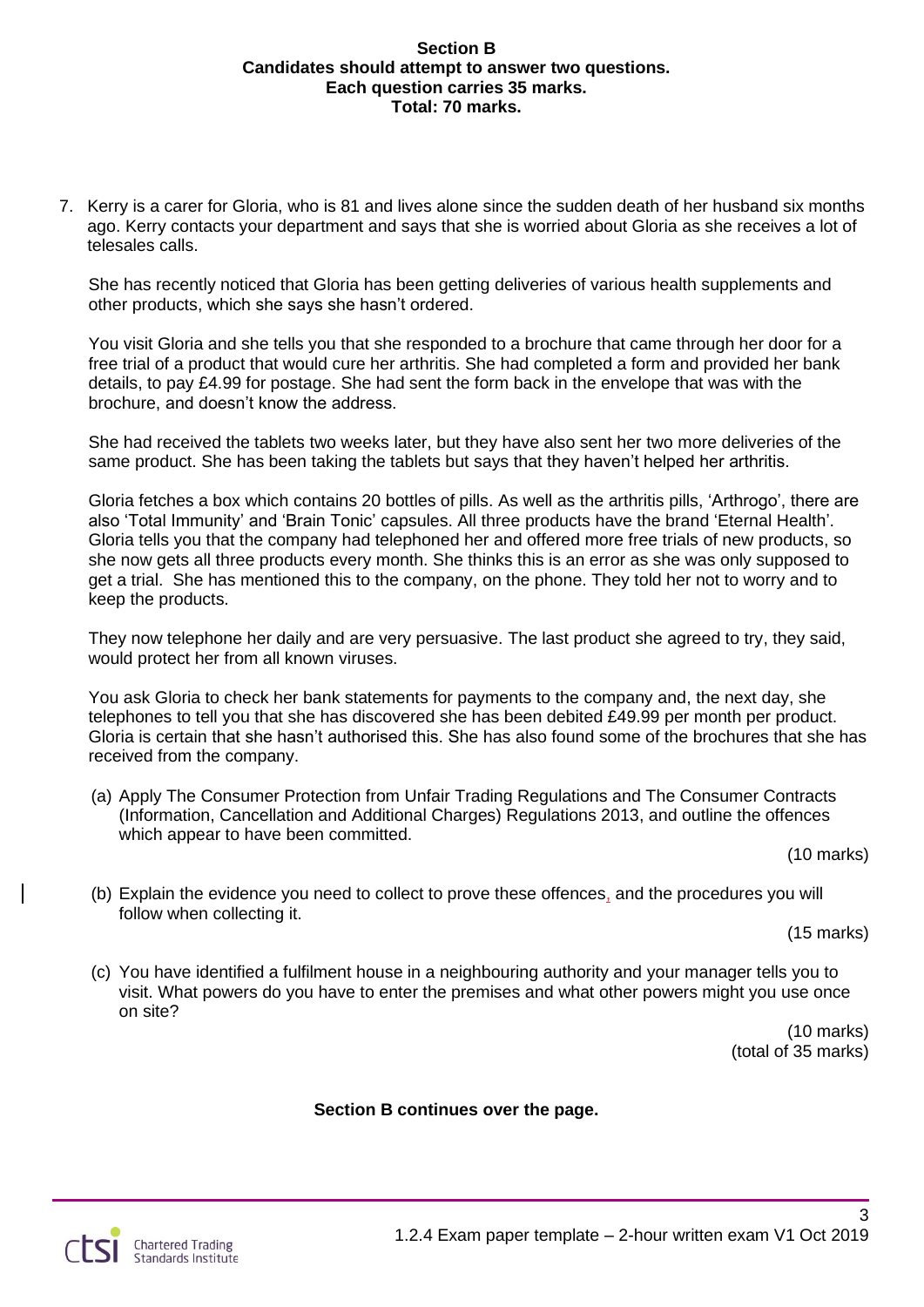8. Mr Andy Decker contacts your department for some advice about his new business venture. He intends to set up as Garden Landscaper, specialising in decking and fencing but will also be selling handmade wooden garden furniture. He is in the process of designing leaflets, to deliver in his local area, as well as a website and social media pages, and wants to know what information he needs to include.

Mr Decker is also confused about cancellation rights and when they apply.

Advise Mr Decker on The Consumer Contracts (Information, Cancellation and Additional Charges) Regulations 2013 with regard to the information he must include in his leaflets and online, and what documentation he must provide to the customer.

(35 marks)

4

9. Tom and Alex had the following leaflet put through their door on a Monday evening:

### **KON KITCHENS**

Suppliers of solid wood kitchens and replacement doors

#### **GET A NEW KITCHEN FOR HALF THE PRICE**

Ends on Sunday, all door styles reduced to half price Full design service and 12-month Guarantee

Award winning members of the Guild of Kitchen Installers

Call now for your design appointment: 01298 348756

They call and book an appointment to get a quote. Gerald visits them at their home, at 6pm a few days later, and shows them some samples of solid wood doors and a brochure with pictures of other styles, which he says are all covered in the offer. He takes some measurements and drafts a design. Tom and Alex request a few extras and Gerald says the full price would be £8,000, but they have the half price offer to apply and the office would work it out. Installation had to be paid directly to the fitters – an extra £2,000.

Tom and Alex worked out that, with the half price offer, this would be £5,000 but said that they would like to get some more quotes before deciding. Gerald told them that he could get them an extra 10% off if they agreed there and then.

Gerald fills in some paperwork and asks them both to sign, and asks them for their card details to pay a deposit. He then phones his office and reads the details out. Tom asks when the deposit will be taken and Gerald says it has to be done that day, if they want the discount. £1,500 is deducted that day.

One week later, Gerald phones to say that the kitchen has been ordered and the final amount is due. Alex confirms that they will use the same card to pay and asks how much it is; the line goes dead. The next day, Alex checks and £5,500 had been taken from the account. They both assume that this includes the fitting.

The kitchen was due to be delivered four weeks later, but after two months it has not arrived. Kon Kitchens say this is a problem with the supplier. When they were informed about this, Tom said that they wanted to cancel, but was told they couldn't cancel once the order had been placed with the supplier.

Eventually, the kitchen is delivered. The fitter, Dave, does not turn up until two weeks later. When he begins to unpack the products, Alex notices that the doors appear to be MDF with a veneer over the top. Dave continues to fit the kitchen and says that they will be able to send replacement doors; he said that he would sort it out. When he is finished his work, he asks for £2,000, insisting this was not included in what they had paid to Kon Kitchens. He says that he will not leave until they have made a bank transfer.

Tom and Alex phone Kon Kitchens and are told that the doors are solid wood effect, the half price offer only applied to the doors – not the cabinets or fitting – and there was no additional 10% offer available.

#### **Question 9, continued over the page.**